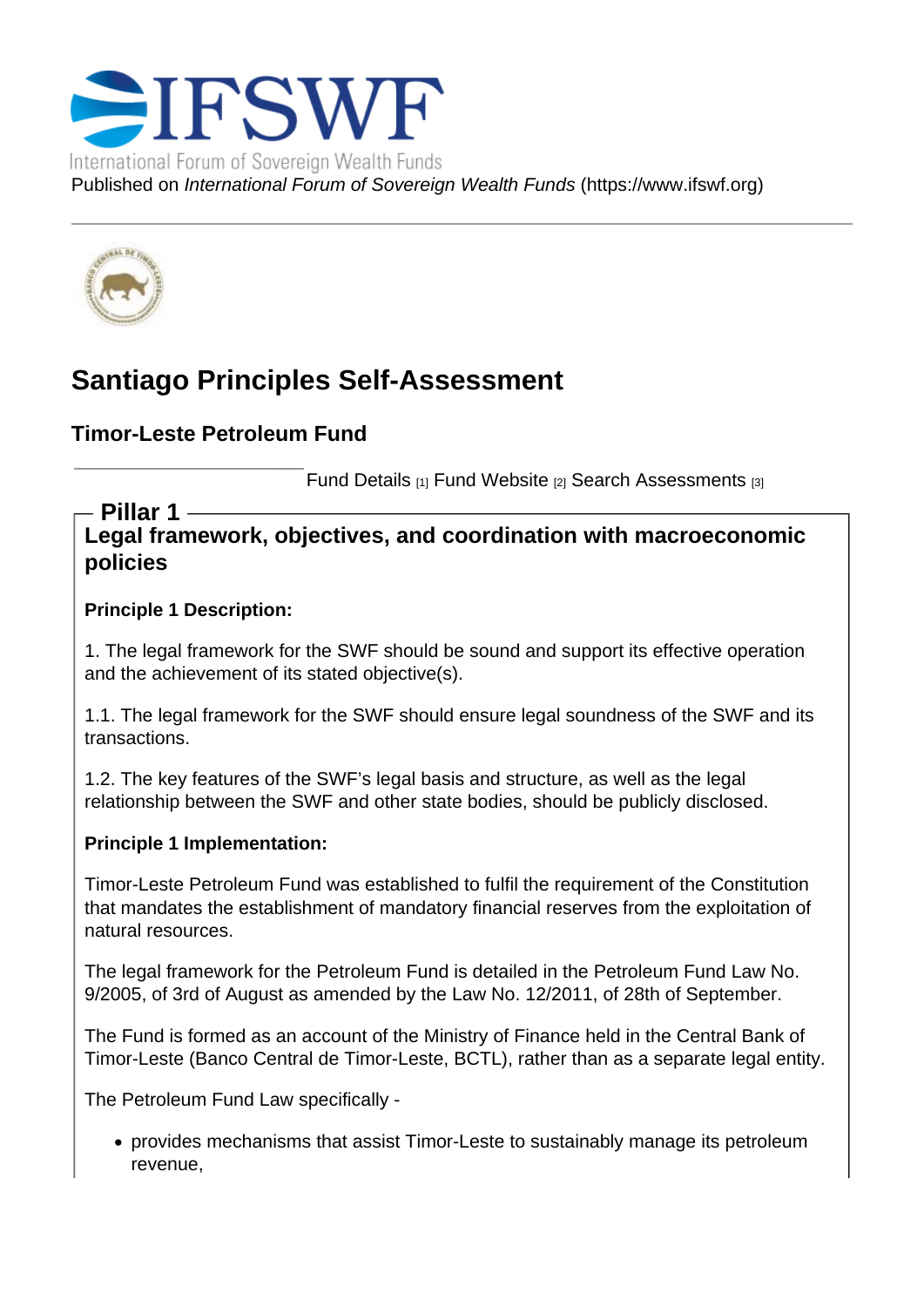- details the parameters for operating and managing the Petroleum Fund,
- defines the asset allocation guidelines and risk limits,
- governs the collection and management of the receipts,
- regulates transfers to the State Budget,
- defines clear roles and responsibilities of entities involved in the management of the Fund and,
- provides for government accountability and oversight of these activities.

The Operational Management Agreement signed between the Ministry of Finance and the Operational Manager (BCTL) on 12 October 2005 with later amendments goes further to account the key functions and competencies of the Ministry of Finance, with the responsibility of the overall management of the Fund, and the BCTL, which has the responsibility for the operational management of the Fund.

The legal framework and other supporting documentation on the Petroleum Fund are publicly available at the Ministry of Finance and BCTL websites.

https://www.mof.gov.tl/budget-spending/budget-treasury-documents/?lang=en [4]

https://www.bancocentral.tl/en/go/about-petroleum-fund [2]

[Principle 2 Description:](https://www.mof.gov.tl/budget-spending/budget-treasury-documents/?lang=en) 

[The policy purpose of the SWF should be clearly defined](https://www.bancocentral.tl/en/go/about-petroleum-fund) and publicly disclosed.

Principle 2 Implementation:

The preamble of the Petroleum Fund Law states that the purpose of establishing the Petroleum Fund, which accumulates revenues from the exploitation of natural resources, is to contribute to prudent management of the petroleum resources for the benefit of both current and future generations.

The Fund is also a tool that contributes to sound fiscal policy, where appropriate consideration and weight is given the long-term interest of Timor-Leste's citizens.

The Ministry of Finance, through the publication of the Petroleum Fund Annual Report and regular public consultation, continues to emphasize and remind the stakeholders of the objectives of establishing the Petroleum Fund.

The Petroleum Fund Law further describes how the Petroleum Fund contributes to the achievement of these objectives.

Principle 3 Description:

3. Where the SWF's activities have significant direct domestic macroeconomic implications, those activities should be closely coordinated with the domestic fiscal and monetary authorities, so as to ensure consistency with the overall macroeconomic policies.

Principle 3 Implementation:

The Petroleum Fund Law does not allow the Fund to invest domestically. The Petroleum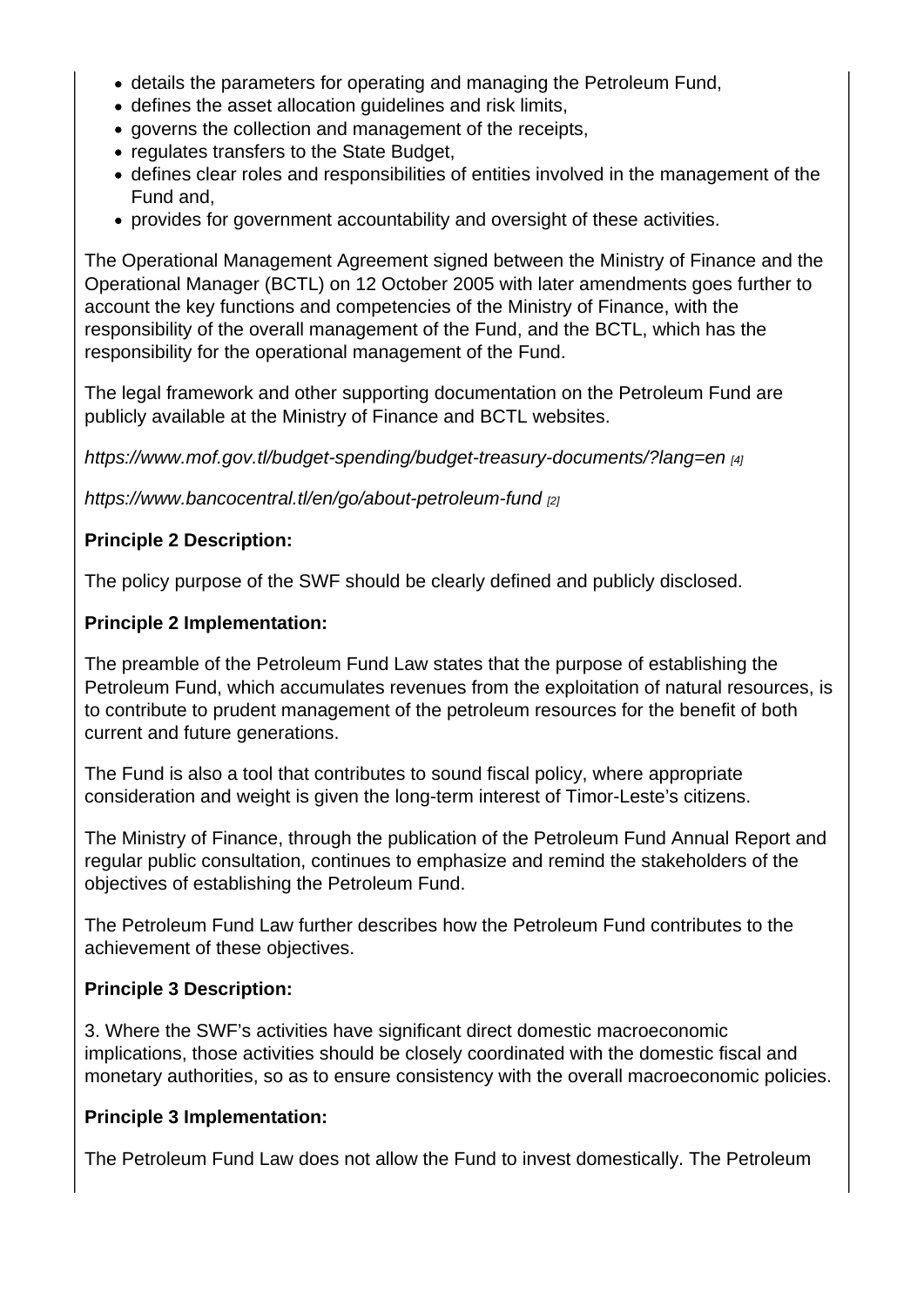Fund only has significant direct domestic macroeconomic implications arising from the transfers made to the State Budget to finance the government's budget deficit. The Petroleum Fund, as a tool of fiscal management, is integrated into the State Budget.

The amount transferred to the State Budget from the Fund is guided by the Estimated Sustainable Income (ESI). This is designed to be the amount that can be transferred from the Fund without depleting the long-term real value of petroleum wealth, ensuring the sustainability of the Fund.

The Ministry of Finance coordinates the activities of line ministries, other entities and relevant departments within the Ministry during the preparation, discussion and execution of the government's budget.

https://www.mof.gov.tl/budget-spending/budget-treasury-documents/?lang=en [4]

Principle 4 Description:

[4. There should be clear and publicly disclosed policies, rules, procedures, or](https://www.mof.gov.tl/budget-spending/budget-treasury-documents/?lang=en)  arrangements in relation to the SWF's general approach to funding, withdrawal, and spending operations.

4.1. The source of SWF funding should be publicly disclosed.

4.2. The general approach to withdrawals from the SWF and spending on behalf of the government should be publicly disclosed.

Principle 4 Implementation:

The Petroleum Fund Law clearly defines what constitutes petroleum fund receipts and sets out the mechanisms for handling these receipts and requirements for withdrawals.

Detailed information about receipts and transfers to government is publicly disclosed in the Petroleum Fund Annual Reports, and the General State Budget from the Ministry of Finance, as well as in the Petroleum Fund's quarterly and monthly reports from the BCTL. These reports were audited by an external reputable international accounting firm.

A complete list of all entities making payments to the Petroleum Fund is published annually. Timor-Leste was accepted as an EITI (Extractive Industries Transparency Initiative) compliant country on 1 July 2010.

https://www.mof.gov.tl/budget-spending/budget-treasury-documents/?lang=en [4]

https://www.bancocentral.tl/en/go/publications-key-report-petroleum-fund-report [5]

[http://www.eiti.tl/](https://www.mof.gov.tl/budget-spending/budget-treasury-documents/?lang=en) [6]

[Principle 5 Description:](https://www.bancocentral.tl/en/go/publications-key-report-petroleum-fund-report)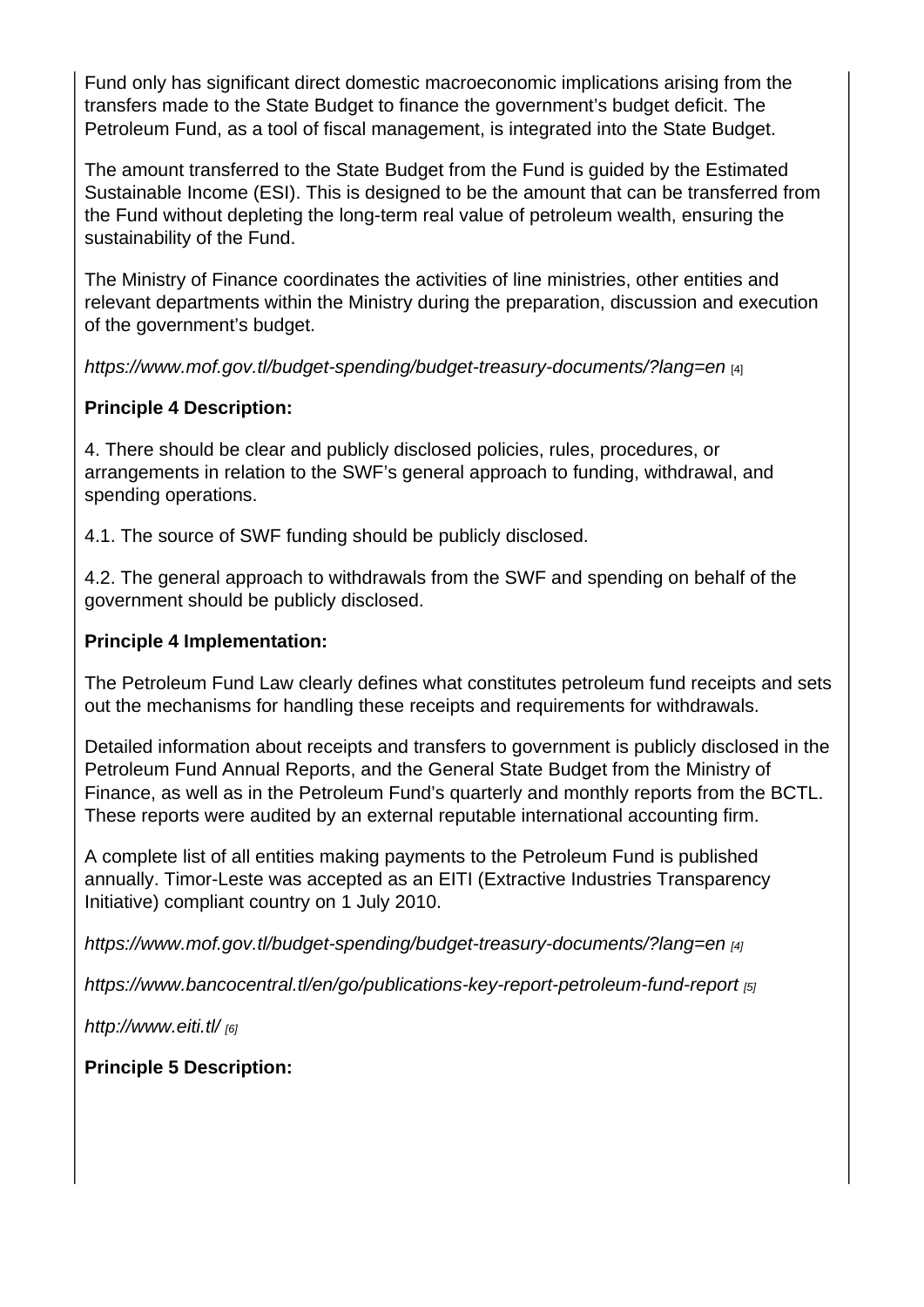5. The relevant statistical data pertaining to the SWF should be reported on a timely basis to the owner, or as otherwise required, for inclusion where appropriate in macroeconomic data sets.

Principle 5 Implementation:

Transparency is a fundamental principle of the Petroleum Fund Law. The Law sets out the requirements for all entities involved in the management of the Fund to provide and publish the reports pertaining to the activities of the Fund.

The Ministry of Finance prepares the Petroleum Fund Annual Report, Petroleum Fund financial statements and general state budget statement for the National Parliament.

The BCTL, on a quarterly basis, provides reports to the Minister on the Fund's performance over the quarter. BCTL also, on its own initiative, issues to the public a monthly performance report for the Fund.

The Law requires an international accredited auditor to issue and publish an annual audit report on the Fund's financial statements.

All this information is publicly available on both the MoF and BCTL websites.

https://www.mof.gov.tl/budget-spending/petroleum-fund/?lang=en [7]

https://www.mof.gov.tl/budget-spending/budget-treasury-documents/?lang=en [4]

#### [Institutional Framework and Governance Structure](https://www.mof.gov.tl/budget-spending/budget-treasury-documents/?lang=en) Pillar 2

Principle 6 Description:

6. The governance framework for the SWF should be sound and establish a clear and effective division of roles and responsibilities in order to facilitate accountability and operational independence in the management of the SWF to pursue its objectives.

Principle 6 Implementation:

The Petroleum Fund Law clearly defines the roles and responsibilities of all entities involved in the management of the Fund. No single institution or individual is responsible for making and implementing the investment decisions, because each one of them is accountable to one another for their role in the decision-making process.

Parliament has established the Petroleum Fund Law. The Law limits the broad asset allocation and risk tolerance.

The Ministry of Finance sets the investment policy and monitors the Fund's performance. The Investment Advisory Board (IAB) provides advice for Minister on investment policy and sets the investment benchmarks for the Fund. BCTL, the Operational Manager, is responsible for the Fund's operations including implementing the investment mandates set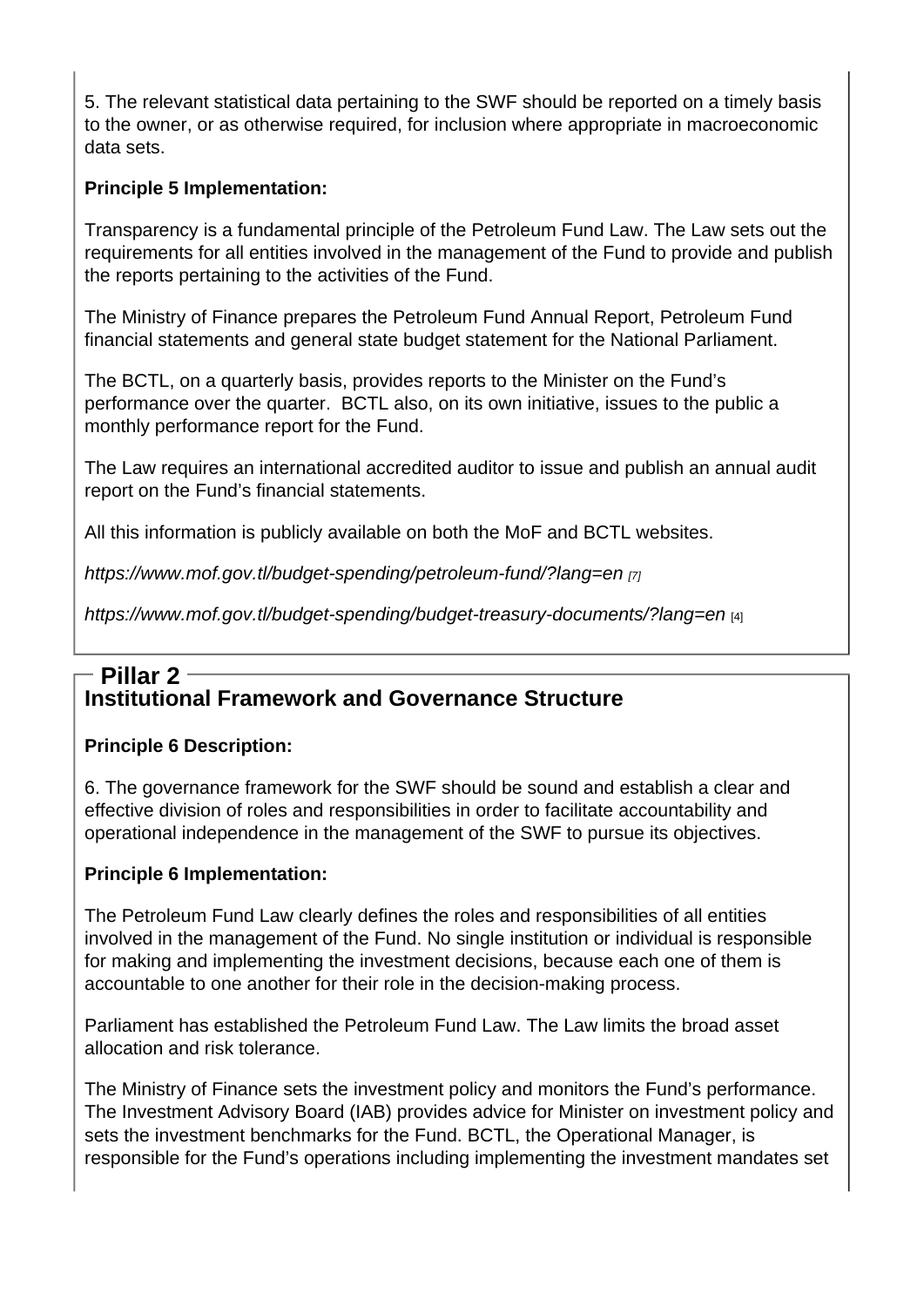by the Minister of Finance. The BCTL appoints external managers and monitors their performance.

# **Principle 7 Description:**

7. The owner should set the objectives of the SWF, appoint the members of its governing body(ies) in accordance with clearly defined procedures, and exercise oversight over the SWF's operations.

## **Principle 7 Implementation:**

Parliament, representing the people, sets the objectives of the Fund in the Petroleum Fund Law. The Petroleum Fund Consultative Council (PFCC) is a statutory body appointed to provide advice to Parliament on matters relating to the Petroleum Fund.

The Ministry of Finance, responsible for the overall management of the Fund, sets the investment policy, investment guidelines, including detailed risk limits and exercise of oversight. The Prime Minister appoints members of the IAB on the advice of the MoF.

The operational management is delegated to the Central Bank. The Operational Manager appoints the external managers, in accordance with international tendering procedures, to manage part of the Fund provided that the Minister is satisfied that the managers fulfil certain requirements in the Law.

## **Principle 8 Description:**

8. The governing body(ies) should act in the best interests of the SWF, and have a clear mandate and adequate authority and competency to carry out its functions.

#### **Principle 8 Implementation:**

Further to discussion in Principle 7, the Minister of Finance is accountable to the Parliament and is required to provide relevant reporting. In carrying out her functions, the Minister of Finance is required to seek advice from the IAB. The Law determines at least three of the IAB members must have significant knowledge and experience in financial investment.

The composition, role and authority of the PFCC aim to safeguard the proper management of the Petroleum Fund.

#### **Principle 9 Description:**

9. The operational management of the SWF should implement the SWF's strategies in an independent manner and in accordance with clearly defined responsibilities.

#### **Principle 9 Implementation:**

The Petroleum Fund Law clearly defines the roles and responsibilities of the Operational Manager. As an independent institution appointed by the Parliament, the BCTL has statutory legal, operational, administrative, and financial autonomy from any other person or entity, including the government, to be able to fulfil its operational management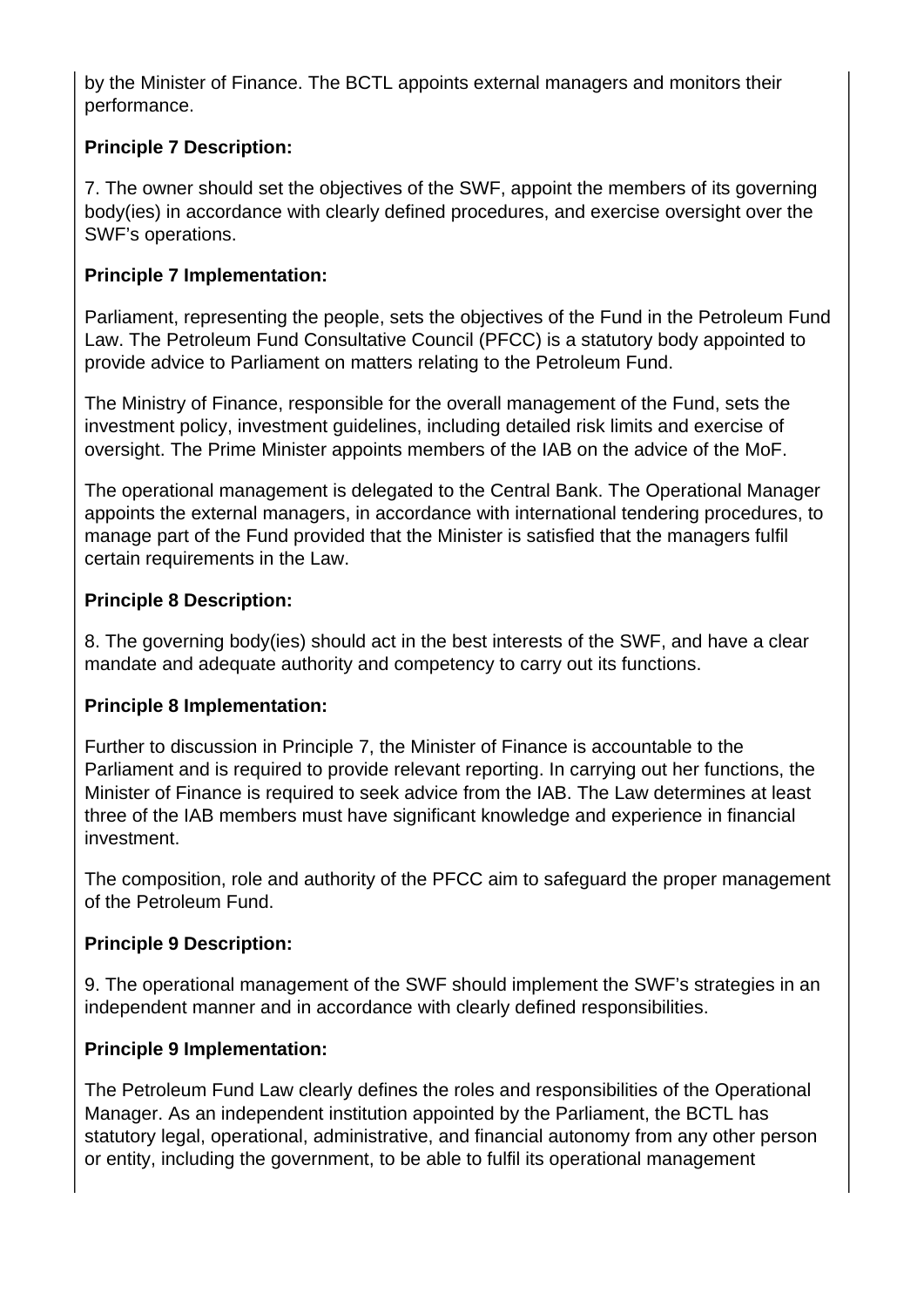responsibilities in an independent manner.

# **Principle 10 Description:**

10. The accountability framework for the SWF's operations should be clearly defined in the relevant legislation, charter, other constitutive documents, or management agreement.

## **Principle 10 Implementation:**

Accountability arrangements are detailed in the Petroleum Fund Law and the Management Agreement. The Petroleum Fund law delegates the operational responsibility to the Operational Manager. The Operational Manager may delegate further certain operational mandates to external managers subject to the Minister's consent.

The Minister of Finance reports to the Parliament on the performance of the Fund on annual basis and is required to publish all advice received from the IAB unedited in the Annual Report.

The Operational Manager reports to the Minister on the Fund's performance on a quarterly basis. These reports are published and available on the Central Bank's website.

## **Principle 11 Description:**

11. An annual report and accompanying financial statements on the SWF's operations and performance should be prepared in a timely fashion and in accordance with recognized international or national accounting standards in a consistent manner.

#### **Principle 11 Implementation:**

The Petroleum Fund Law requires the government to prepare and submit to the Parliament an annual report of the Fund's operation and performance for the fiscal year, including financial statements prepared to International Financial Reporting Standards and audited by an internationally recognized auditor, at the same time as the annual financial statements of that year.

The Director of Treasury of the Ministry of Finance is responsible for maintaining the Petroleum Fund accounts and records and preparing financial statements, in accordance with the International Financial Reporting Standards.

#### **Principle 12 Description:**

12. The SWF's operations and financial statements should be audited annually in accordance with recognized international or national auditing standards in a consistent manner.

#### **Principle 12 Implementation:**

The Petroleum Fund Law requires the accounts, records and other documents relating to the Petroleum Fund to be audited every six months by the bodies responsible for internal audits of each entity involved.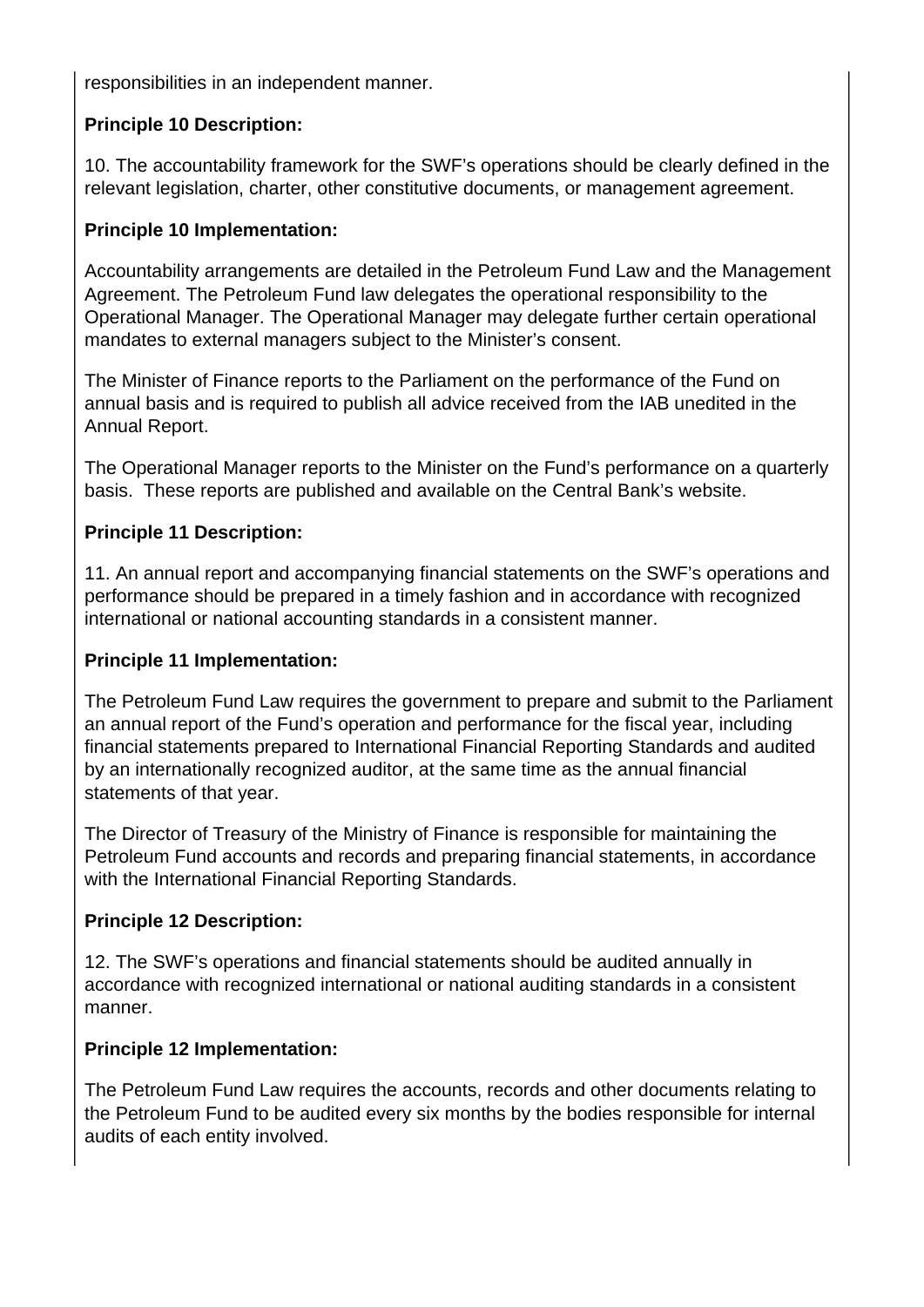The Law further requires the annual financial statements to be audited by an internationally recognized accounting firm. The audited financial statements are submitted to the Parliament together with the Petroleum Fund Annual Report.

Principle 13 Description:

13. Professional and ethical standards should be clearly defined and made known to the members of the SWF's governing body(ies), management, and staff.

Principle 13 Implementation:

The professional and ethical standards for the Ministry of Finance's staff are defined by the Public Service Law no.8/2004, as amended by Law no.5/2009. All the staff of the Operational Manager is bound by the BCTL's Code of Ethics.

The Petroleum Fund Law also requires members of the IAB, on the occasion of their appointment, and as appropriate, when providing advice to the Minister to signify in writing an affirmation that their appointment or advice does not represent a conflict of interest with any of their other interest. The Minister of Finance may request members of the IAB, as necessary, to submit a declaration concerning their assets to avoid any conflict of interest. The IAB has established its own Standard of Conduct.

http://cfp.gov.tl/pt/ [8]

https://www.bancocentral.tl/en/go/investment-advisory-board3 [9]

[https://www.banco](http://cfp.gov.tl/pt/)central.tl/en/go/rules [10]

[http://www.bancocentral.tl/en/cconduct.asp](https://www.bancocentral.tl/en/go/investment-advisory-board3) [11]

[Principle 14 Description:](https://www.bancocentral.tl/en/go/rules) 

[14. Dealing with third parties for the purpos](http://www.bancocentral.tl/en/cconduct.asp)e of the SWF's operational management should be based on economic and financial grounds, and follow clear rules and procedures.

Principle 14 Implementation:

The Operational Manager is responsible for the selection and subject to Minister of Finance's consent, the appointment of the external manager. The law requires the Minister to be satisfied that each external manager has sufficient equity, guarantees and insurances, a sound record of operational and financial performance, and has business references and a reputation of the highest standard.

The requirements are based on professional and commercial standards, while the responsibility of the external manager is to maximize the return of the Petroleum Fund, considering the appropriate risk as set out in the Law and the investment mandate.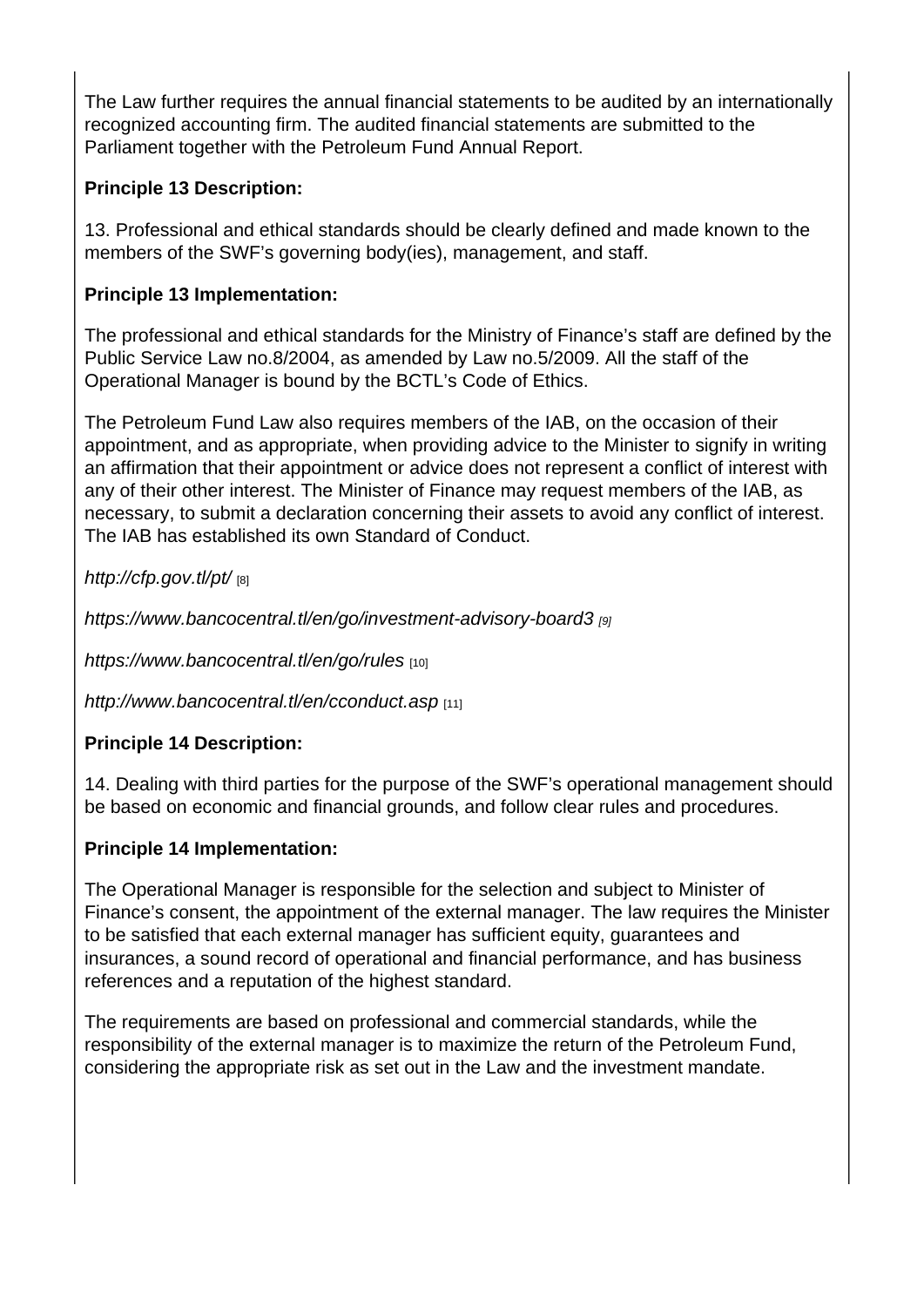The external managers and other service providers are required to be selected and contracted subject to rigorous, fair and transparent tendering procedures and in compliance with the substantive provisions of Timor-Leste's laws.

Principle 15 Description:

15. SWF operations and activities in host countries should be conducted in compliance with all applicable regulatory and disclosure requirements of the countries in which they operate.

Principle 15 Implementation:

The Petroleum Fund Law requires the management of the Petroleum Fund to be conducted in compliance with all applicable regulatory and disclosure requirements of the countries in which the investment are made.

Principle 16 Description:

16. The governance framework and objectives, as well as the manner in which the SWF's management is operationally independent from the owner, should be publicly disclosed.

Principle 16 Implementation:

The governance framework and objectives of the Ministry of Finance and Operational Manager, as well as the IAB and the PFCC, are set out in the Petroleum Fund Law and in the Petroleum Fund Annual Report. The framework clearly establishes the roles, independence and accountability arrangement between the entities.

http://www.mof.gov.tl/category/documents-and-forms/petroleum-funddocuments/petroleum-fund-legal-framework/?lang=en [12]

[https://www.mof.gov.tl/budget-spending/petroleum-fund/?lang=en](http://www.mof.gov.tl/category/documents-and-forms/petroleum-fund-documents/petroleum-fund-legal-framework/?lang=en) [7]

[Principle 17 Description:](http://www.mof.gov.tl/category/documents-and-forms/petroleum-fund-documents/petroleum-fund-legal-framework/?lang=en) 

[17. Relevant financial information regarding the SWF should be pu](https://www.mof.gov.tl/budget-spending/petroleum-fund/?lang=en)blicly disclosed to demonstrate its economic and financial orientation, so as to contribute to stability in international financial markets and enhance trust in recipient countries.

Principle 17 Implementation:

Petroleum Fund Annual Report and audited financial statements are prepared by the Ministry of Finance and submitted to the Parliament. The reports are also distributed to key stakeholders and publicly available in the Ministry of Finance website.

In addition, the Operational Manager also issues quarterly and monthly updates on the investment performance for the Minister of Finance and this is made available to the general public in the BCTL's website.

The Ministry of Finance, on its own initiative and/or as requested, conducts public information sessions with the general public including public servants, NGOs and students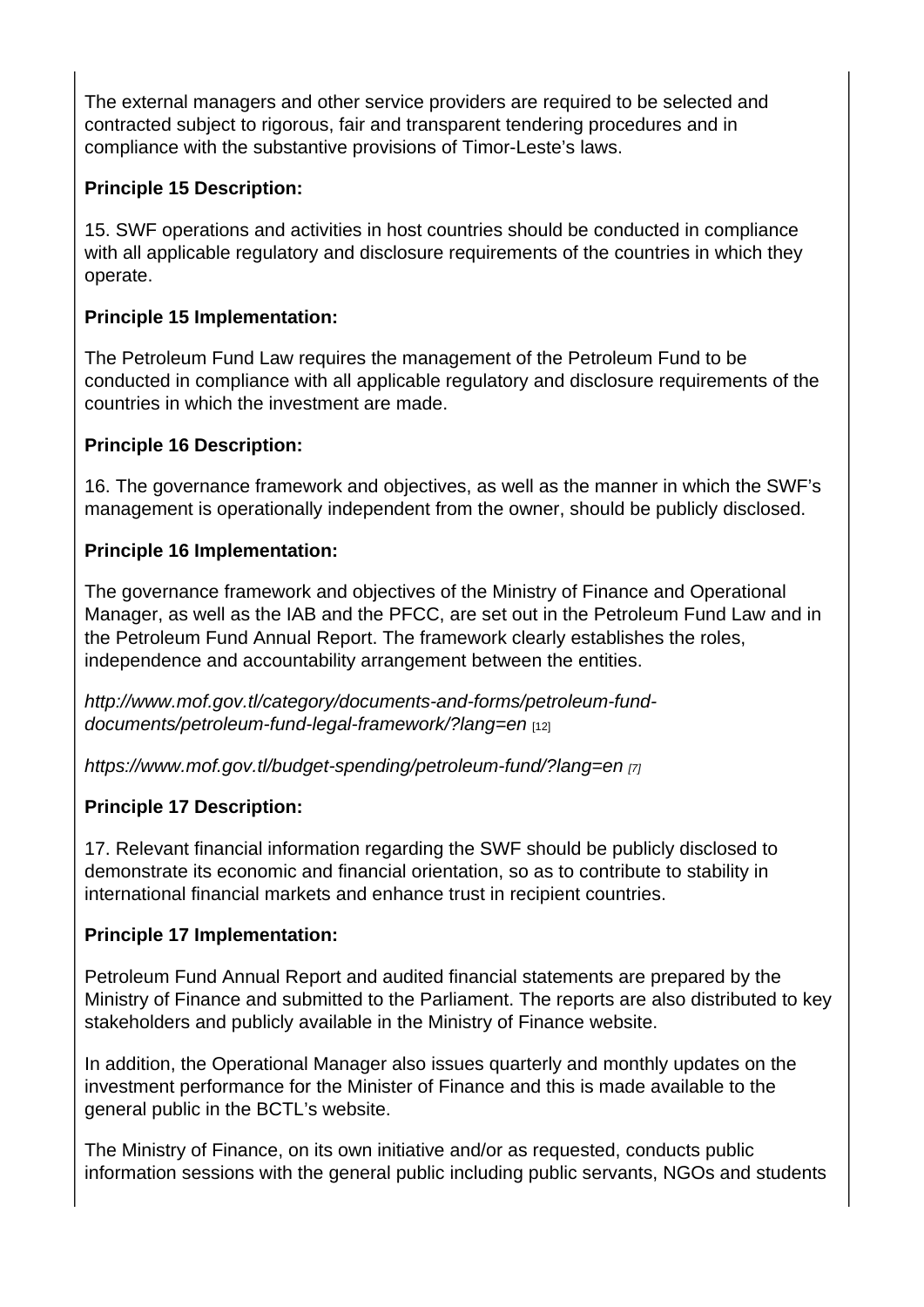to update on the Fund's activities, operation and performance.

http://www.mof.gov.tl/category/documents-and-forms/petroleum-funddocuments/petroleum-fund-annual-reports/?lang=en [13]

[https://www.bancocentral.tl/en/go/publications-key-report-petroleum-fu](http://www.mof.gov.tl/category/documents-and-forms/petroleum-fund-documents/petroleum-fund-annual-reports/?lang=en)nd-report [5]

[http://www.mof.gov.tl/category/documents-and-forms](http://www.mof.gov.tl/category/documents-and-forms/petroleum-fund-documents/petroleum-fund-annual-reports/?lang=en)/petroleum-fund[documents/petroleum-fund-seminars-presentations/?lang=en](https://www.bancocentral.tl/en/go/publications-key-report-petroleum-fund-report) [14]

#### [Investment and Risk Management Framework](http://www.mof.gov.tl/category/documents-and-forms/petroleum-fund-documents/petroleum-fund-seminars-presentations/?lang=en) [Pillar 3](http://www.mof.gov.tl/category/documents-and-forms/petroleum-fund-documents/petroleum-fund-seminars-presentations/?lang=en)

Principle 18 Description:

18. The SWF's investment policy should be clear and consistent with its defined objectives, risk tolerance, and investment strategy, as set by the owner or the governing body(ies), and be based on sound portfolio management principles.

18.1. The investment policy should guide the SWF's financial risk exposures and the possible use of leverage.

18.2. The investment policy should address the extent to which internal and/or external investment managers are used, the range of their activities and authority, and the process by which they are selected and their performance monitored.

18.3. A description of the investment policy of the SWF should be publicly disclosed.

Principle 18 Implementation:

The Ministry of Finance, on behalf of the government, sets out the investment policy, pursuant to the IAB's advice, reflecting the risk preference of the Timor-Leste people. The investment policy is publicly disclosed. The Petroleum Fund Law defines the broad asset allocation guidelines as the risk profile, the investment universe, investment principles, and other issues related to the overall investment policy.

The advice of the IAB is based on its publicly disclosed Investment Beliefs and Principles.

The selection of external investment managers is based on professional and commercial criteria. The external managers are given and are measured by clearly defined mandates, where the goal is to achieve the highest possible risk-adjusted return.

The investment policy is summarized into the investment mandate, which is annexed to the Management Agreement and discussed at length in the Petroleum Fund Annual Report. These documents are publicly available.

Principle 19 Description:

19. The SWF's investment decisions should aim to maximize risk-adjusted financial returns in a manner consistent with its investment policy, and based on economic and financial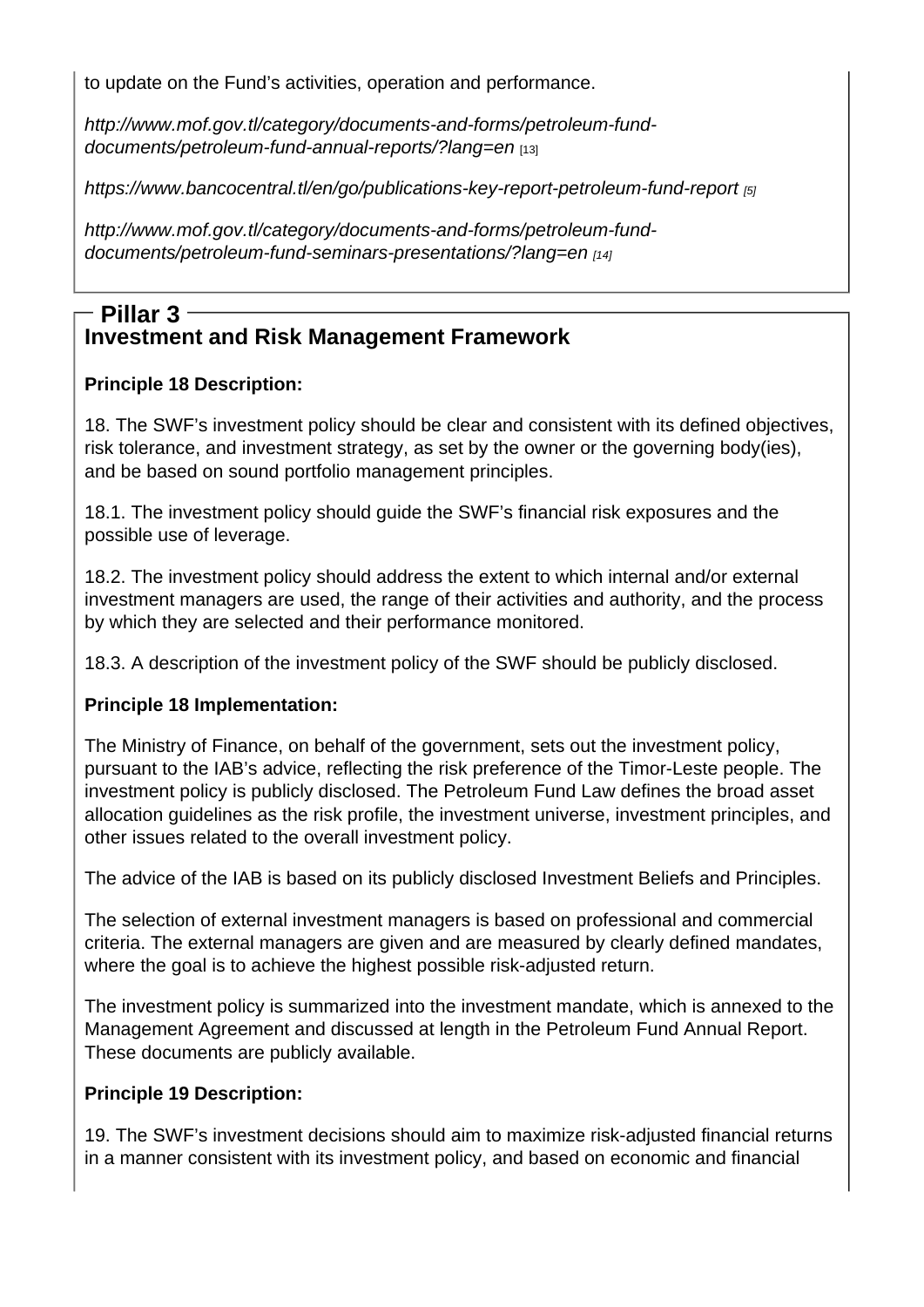grounds.

19.1. If investment decisions are subject to other than economic and financial considerations, these should be clearly set out in the investment policy and be publicly disclosed.

19.2. The management of an SWF's assets should be consistent with what is generally accepted as sound asset management principles.

# **Principle 19 Implementation:**

The government's obligation to seek to maximize risk-adjusted financial returns is established in the Petroleum Fund Law and subject to an over-riding requirement that the Fund be managed prudently.

The road map toward this goal is further detailed in the operational management agreement and external investment mandate under the legislation. To date, all investment mandates have been developed on economic and financial grounds.

## **Principle 20 Description:**

20. The SWF should not seek or take advantage of privileged information or inappropriate influence by the broader government in competing with private entities.

## **Principle 20 Implementation:**

The Petroleum Fund Law does not permit the Fund to be invested domestically and the implementation of the investment mandate by the Operational Manager (BCTL) is independent of the setting of investment policy by the Minister of Finance. The Fund is not privy to any privileged information or inappropriate influence by the broader government.

# **Principle 21 Description:**

21. SWFs view shareholder ownership rights as a fundamental element of their equity investments' value. If an SWF chooses to exercise its ownership rights, it should do so in a manner that is consistent with its investment policy and protects the financial value of its investments. The SWF should publicly disclose its general approach to voting securities of listed entities, including the key factors guiding its exercise of ownership rights.

#### **Principle 21 Implementation:**

A separate policy on shareholder ownership rights has not been established yet.

The current practice is that the Fund exercises its shareholder ownership rights based on the ISS voting guidelines when appropriate to protect the financial interest of the Fund's assets, this is done through external managers upon the instructions from the Operational Manager.

# **Principle 22 Description:**

22. The SWF should have a framework that identifies, assesses, and manages the risks of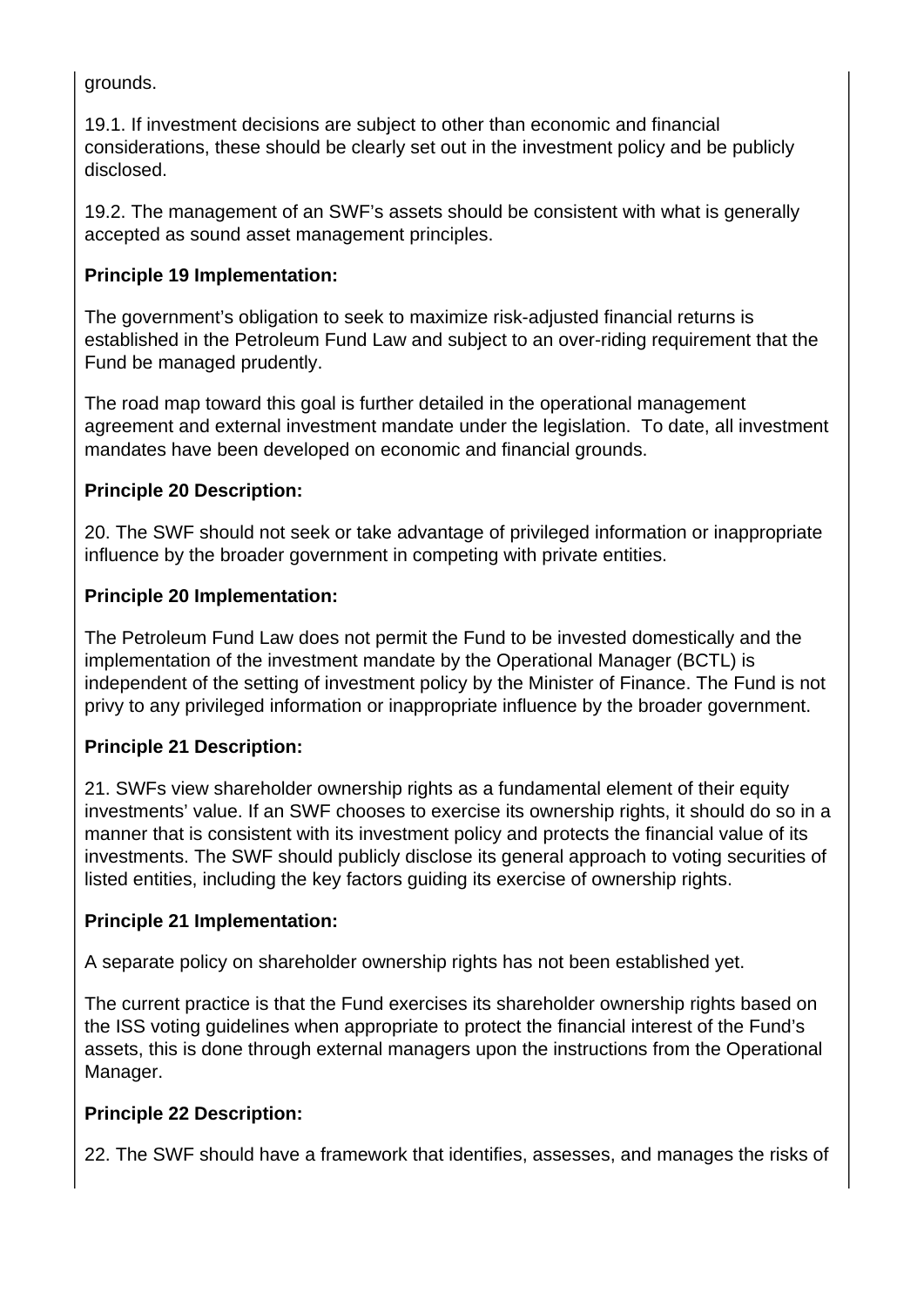its operations.

22.1. The risk management framework should include reliable information and timely reporting systems, which should enable the adequate monitoring and management of relevant risks within acceptable parameters and levels, control and incentive mechanisms, codes of conduct, business continuity planning, and an independent audit function.

22.2. The general approach to the SWF's risk management framework should be publicly disclosed.

Principle 22 Implementation:

The Petroleum Fund Law requires the Minister and the Operational Manager to develop and maintain policies, systems and procedures to ensure that the risks associated with the implementation of the investment strategy are identified, monitored and managed.

The Petroleum Fund Law sets the Fund's broad asset allocation guidelines which imply the risk preference, investment universe, and investment principles.

In the Operational Management Agreement, the Minister of Finance, sets, under the Global Mandate, the overall investment strategy for the Fund in term of benchmark and eligible instruments, including applicable constraints and limitations. In the Sub-Mandate, Minister of Finance specifies the manner of which investment would be implemented, the structure of investment portfolio including management style, risk tolerance, and benchmark.

The Ministry of Finance monitors the Fund's performance including its risk exposure through a quarterly performance and risk review and audits done by an internationally recognized accounting firm.

The Operational Manager reports to the Minister of Finance on a quarterly basis, while Minister of Finance reports to the Parliament on an annual basis to ensure that the Fund operates within the given tolerable risk limits.

Principle 23 Description:

23. The assets and investment performance (absolute and relative to benchmarks, if any) of the SWF should be measured and reported to the owner according to clearly defined principles or standards.

Principle 23 Implementation:

The Petroleum Fund Law requires the Operational Manager (BCTL) to report to the Minister of Finance, on a quarterly basis, the performance and activities of the Petroleum Fund relative to the benchmark. Performance reporting is prepared by a third party who asserts that the reports are GIPS compliant.

This report is published within 40 days after the end of every quarter to the public.

https://www.bancocentral.tl/en/go/publications-key-report-petroleum-fund-report [5]

Principle 24 Description: